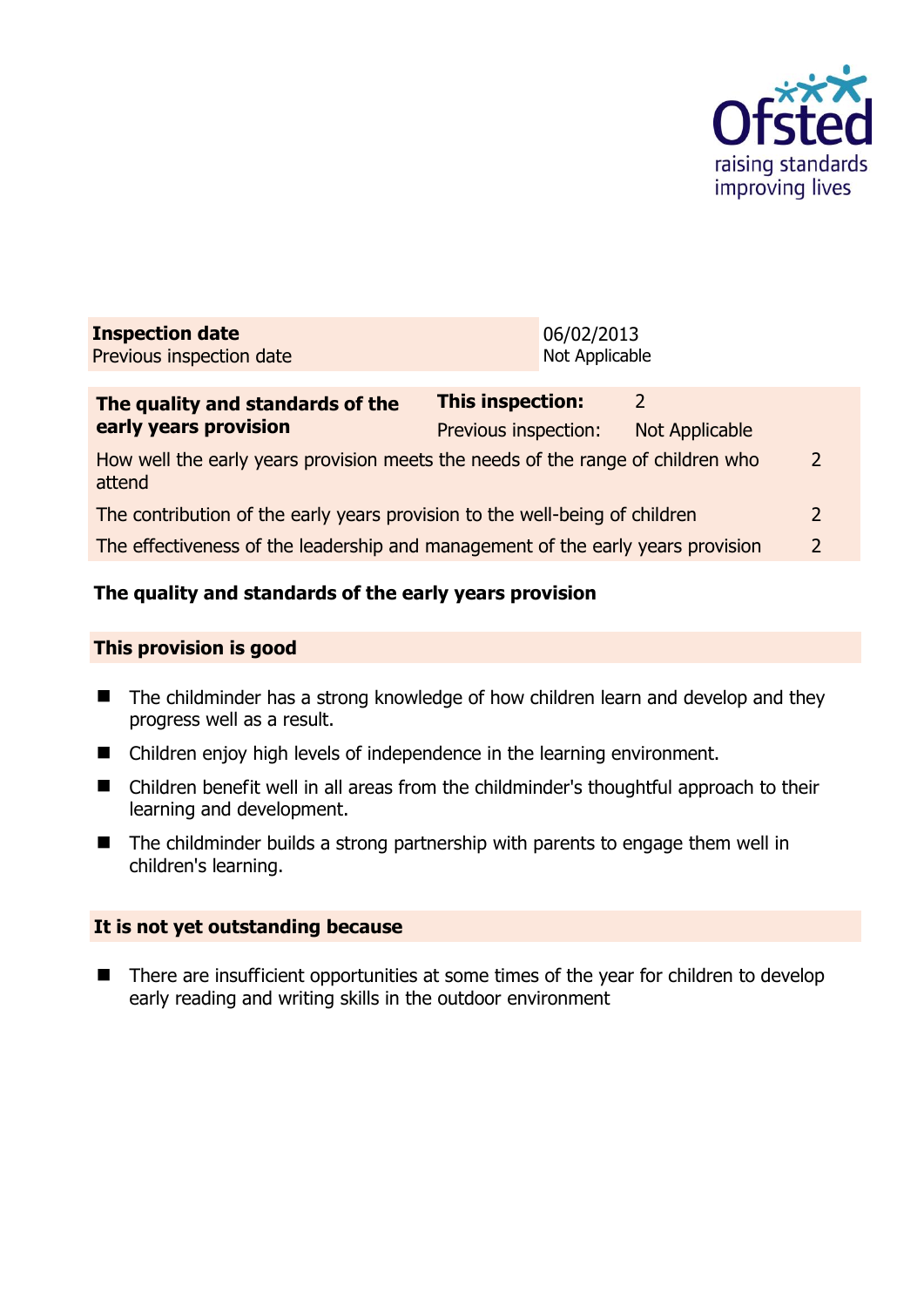# **Information about this inspection**

Inspections of registered early years provision are scheduled:

- at least once in every inspection cycle. The current cycle ends on 31 July 2016
- **n** more frequently where Ofsted identifies a need to do so, for example where provision was previously judged as inadequate
- **•** brought forward in the inspection cycle where Ofsted has received information that suggests the provision may not be meeting the legal requirements of the Early Years Foundation Stage; or where assessment of the provision identifies a need for early inspection
- **P** prioritised for inspection where we have received information that the provision is not meeting the requirements of the Early Years Foundation Stage and which suggests children may not be safe
- at the completion of an investigation into failure to comply with the requirements of the Early Years Foundation Stage.

The provision is also registered on the voluntary and compulsory parts of the Childcare Register. This report includes a judgment about compliance with the requirements of that register.

## **Inspection activities**

- The inspector observed children at play in the childminder's home and garden.
- The inspector discussed children's development with the childminder.
- The inspector examined a sample of documents, including children's records with parents' comments.

### **Inspector**

Susan McCourt

# **Full Report**

## **Information about the setting**

The childminder has been registered since 2011. She lives in a house in Tenterden, Kent, with her husband and their two young children. Minded children use the ground floor only. There is a garden available for outside play. The childminder is registered on the Early Years Register and on both the compulsory and voluntary parts of the Childcare Register. The childminder has six children on roll, of whom two are in the early years age group. She also cares for children over the age of eight. The family has a pet cat and keeps chickens.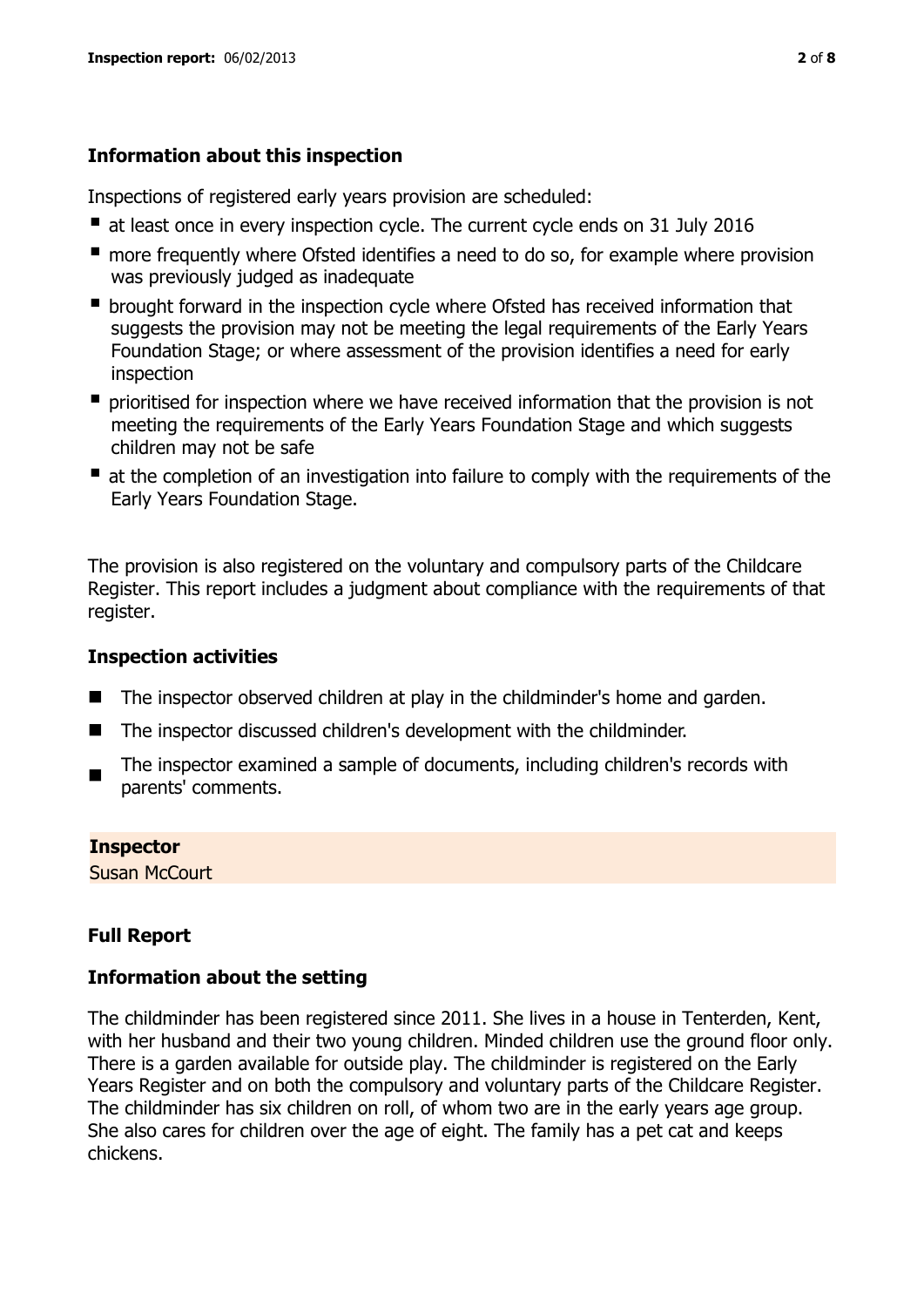### **What the setting needs to do to improve further**

### **To further improve the quality of the early years provision the provider should:**

■ develop the outdoor area further to include all areas of learning, such as early writing and reading.

#### **Inspection judgements**

### **How well the early years provision meets the needs of the range of children who attend**

The childminder has a strong understanding of how to promote children's learning and development in the Early Years Foundation Stage. She has a wide range of play materials that cover all areas of learning. These include found, recycled and household objects such as wooden spoons, bamboo mats, peacock feathers, wood and conkers. These natural objects add an enticing element to treasure baskets and interest tables. Children enjoy exploring the learning environment and can easily reach the toys and play equipment. This supports their independence and confidence.

The childminder knows each child's stage of development and interests and uses this information to plan a range of interesting and challenging activities. For example, seeing that a baby responded extremely well to music and singing, the childminder located a music group to attend. This helps children to engage and develop their skills. The childminder makes careful observations of children's achievements and matches them to the developmental stages in the document 'Development Matters in the Early Years Foundation Stage'. She then establishes the child's next steps and focuses her attention on activities that will promote them. For example, the childminder is skilled at asking open questions that prompt children's thinking. She asks if they can remember what they would be doing later in the week, and 'what do you think might happen?' This promotes children's critical and creative thinking.

The childminder records her observations of children's achievements in a learning journal along with photographs of the activity and samples of the child's work. Her notes are concise and accurate, and she links them to the appropriate stages of development. In this way she quickly establishes where children are making good progress, or are beyond the expected stage of development. Where there are achievement gaps, the childminder takes steps to address them. The childminder also makes regular summative assessments which summarise children's development in each area of learning. Parents add their comments and views, building a strong partnership of support for children's learning.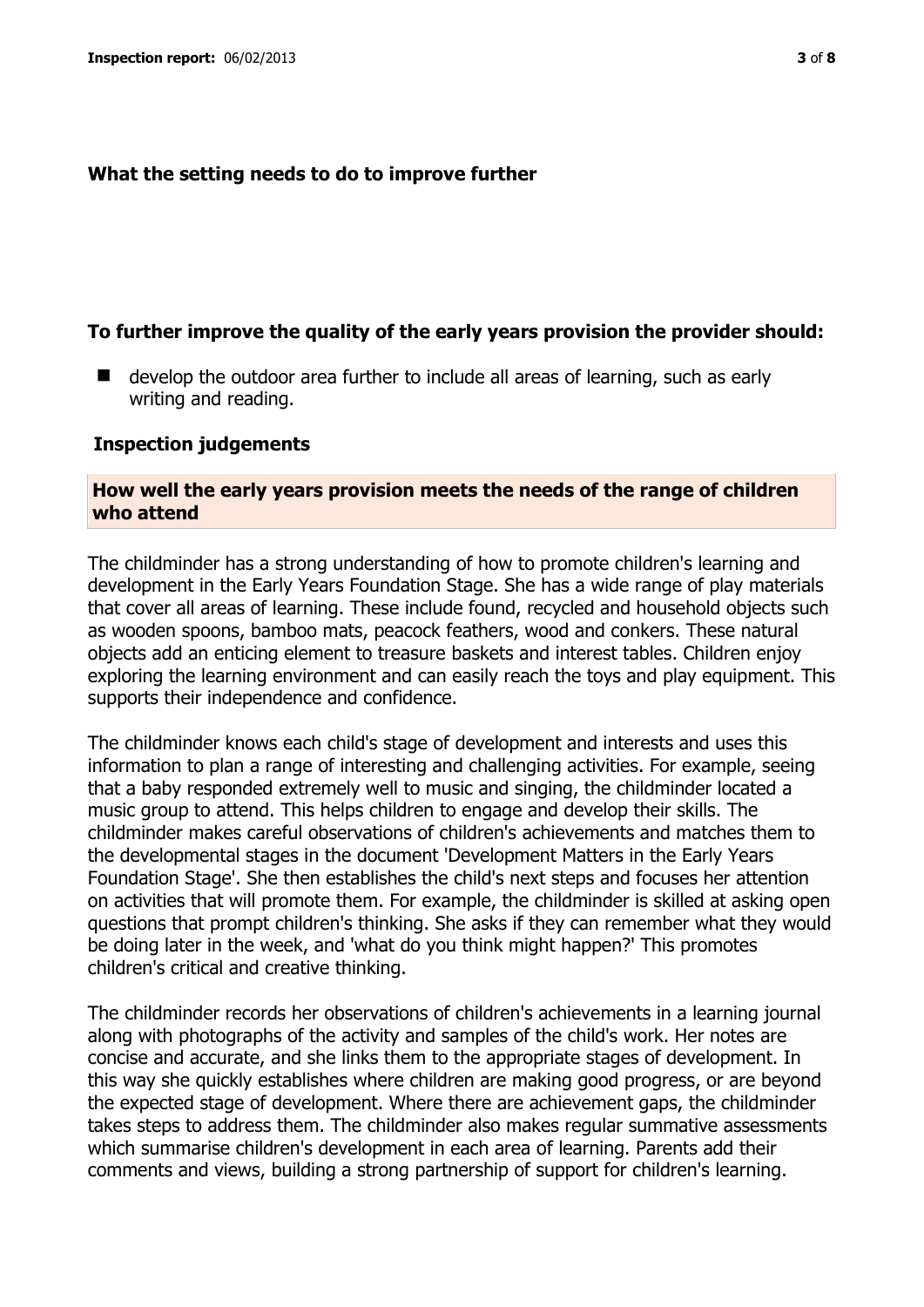### **The contribution of the early years provision to the well-being of children**

The childminder builds warm and affectionate relationships with children and babies. She gets to know their individual care routines in great detail, which gives children the security of having their needs met as they would be at home. This gives children a strong sense of security and the confidence they need to explore their surroundings.

Children benefit from having a well-tailored learning environment which suits their developmental stage. Babies can explore treasure baskets and play with a wide range of interesting 'cause and effect' toys. Older children enjoy more long term projects such as planting seeds for the vegetable garden. The garden includes different spaces and equipment for children to build dens, climb and explore nature and is used all year round. However, not all aspects of the curriculum are included all year, such as early reading, writing and mark-making activities to promote children's literacy skills. Children enjoy a healthy diet and learn about healthy lifestyles. They see where food comes from when they collect the eggs from the childminder's hens, and grow food in the garden. Children enjoy eating a balanced diet with lots of freshly prepared meals. Children learn good hygiene habits because the childminder has well-established routines. The childminder has a very strong understanding of the links between gross motor and small motor development. This means that she provides a wide range of interesting activities to promote children's physical growth. Babies reach for objects that are hidden under blankets, and enjoy pushing a trolley as they learn to walk. Children use wide circular arm movements to mix cakes, which supports their early writing skills.

Children are very well-behaved. The childminder is calm and gentle, and always gives clear consistent messages to children. They respond easily to her and learn how to play cooperatively and take turns. Children understand that younger children and babies are still learning and show empathy. The childminder gives lots of accurate praise for children's achievements and they show great pride in what they do. This helps children's self-esteem and confidence. Overall, children gain good skills which support them in their next stage of learning.

### **The effectiveness of the leadership and management of the early years provision**

The childminder demonstrates a strong understanding of how to safeguard children. She has a very comprehensive policy and procedure to follow should she have any concerns about the welfare of a child. Parents are aware of her policies and understand her responsibilities. The childminder has completed a risk assessment and minimised any potential hazards to children. She guards children's safety very well, while also giving them opportunities to explore and learn new skills. The childminder maintains her documents and records in a professional and well-organised manner. This underpins children's welfare.

The childminder has a very professional approach to her work and has taken advantage of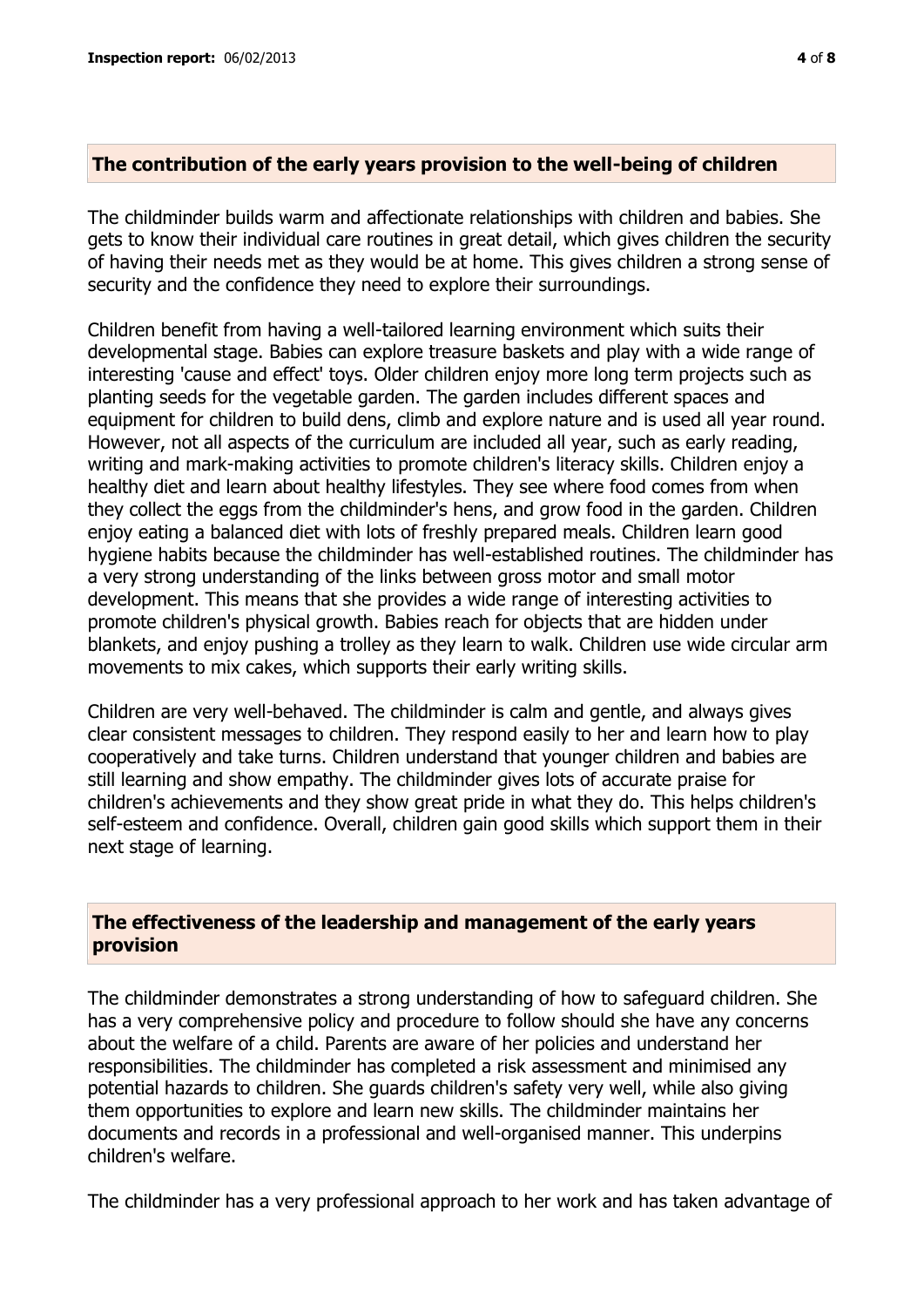several courses and conferences to learn about children's development. She reflects on her practice and puts into action the things she has learned. For example, she provides lots of opportunities for babies to track objects with their eyes, knowing that this is good for their brain development. The childminder can use the records she keeps of children's progress to monitor her provision and identify any achievement gaps. The childminder builds friendly and professional relationships with parents. She writes a daily care diary and also uses text and email to keep parents informed of what the children have been doing through the week. The childminder writes a newsletter which gives a variety of general information.

Parents value the records the childminder makes of children's progress. One parent commented that the record gave 'a wonderful insight' into the children's time with the childminder. The childminder also builds strong partnerships with schools and other day care settings. This enables her to work closely with parents and others to provide consistent care, such as using the same behaviour management strategies. This gives children a cohesive and supportive experience.

## **The Childcare Register**

| The requirements for the compulsory part of the Childcare Register are | Met |
|------------------------------------------------------------------------|-----|
| The requirements for the voluntary part of the Childcare Register are  | Met |

## **What inspection judgements mean**

### **Registered early years provision**

| <b>Grade</b> | <b>Judgement</b> | <b>Description</b>                                                                                                                                                                                                                                          |
|--------------|------------------|-------------------------------------------------------------------------------------------------------------------------------------------------------------------------------------------------------------------------------------------------------------|
| Grade 1      | Outstanding      | Outstanding provision is highly effective in meeting the needs<br>of all children exceptionally well. This ensures that children are<br>very well prepared for the next stage of their learning.                                                            |
| Grade 2      | Good             | Good provision is effective in delivering provision that meets<br>the needs of all children well. This ensures children are ready<br>for the next stage of their learning.                                                                                  |
| Grade 3      | Satisfactory     | Satisfactory provision is performing less well than expectations<br>in one or more of the key areas. It requires improvement in<br>order to be good.                                                                                                        |
| Grade 4      | Inadequate       | Provision that is inadequate requires significant improvement<br>and/or enforcement. The provision is failing to give children an<br>acceptable standard of early years education and/or is not<br>meeting the safeguarding and welfare requirements of the |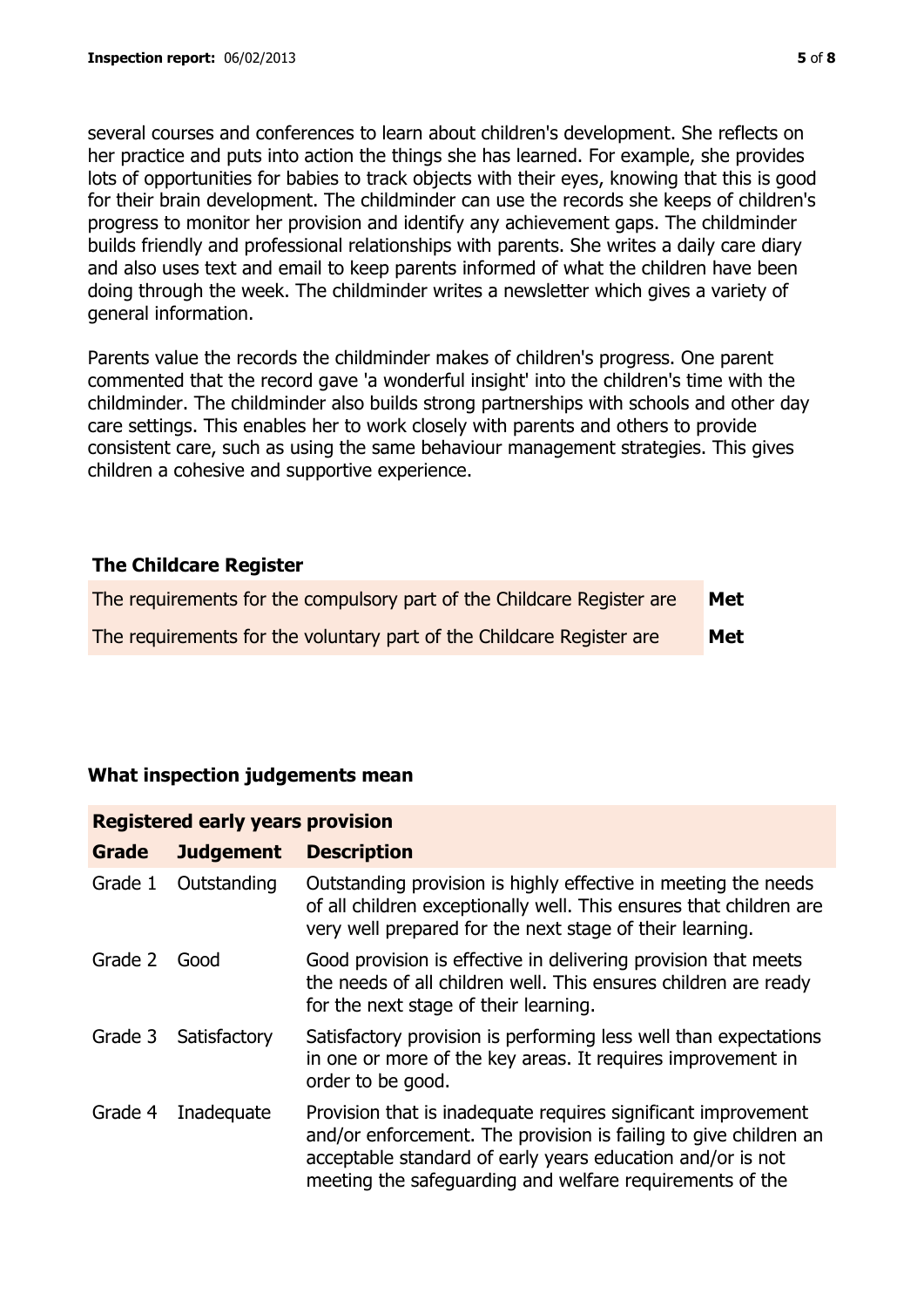|         | Early Years Foundation Stage. It will be inspected again within<br>12 months of the date of this inspection.                                    |
|---------|-------------------------------------------------------------------------------------------------------------------------------------------------|
| Met     | The provision has no children on roll. The inspection judgement<br>is that the provider continues to meet the requirements for<br>registration. |
| Not Met | The provision has no children on roll. The inspection judgement<br>is that the provider does not meet the requirements for<br>registration.     |

### **Inspection**

This inspection was carried out by Ofsted under Sections 49 and 50 of the Childcare Act 2006 on the quality and standards of provision that is registered on the Early Years Register. The registered person must ensure that this provision complies with the statutory framework for children's learning, development and care, known as the Early Years Foundation Stage.

## **Setting details**

| Unique reference number            | EY430616       |
|------------------------------------|----------------|
| <b>Local authority</b>             | Kent           |
| <b>Inspection number</b>           | 765260         |
| <b>Type of provision</b>           | Childminder    |
| <b>Registration category</b>       | Childminder    |
| <b>Age range of children</b>       | $0 - 8$        |
| <b>Total number of places</b>      | 4              |
| Number of children on roll         | $\overline{4}$ |
| <b>Name of provider</b>            |                |
| <b>Date of previous inspection</b> | Not applicable |
| <b>Telephone number</b>            |                |

Any complaints about the inspection or the report should be made following the procedures set out in the guidance 'raising concerns and making complaints about Ofsted', which is available from Ofsted's website: www.ofsted.gov.uk. If you would like Ofsted to send you a copy of the guidance, please telephone 0300 123 4234, or email enquiries@ofsted.gov.uk.

## **Type of provision**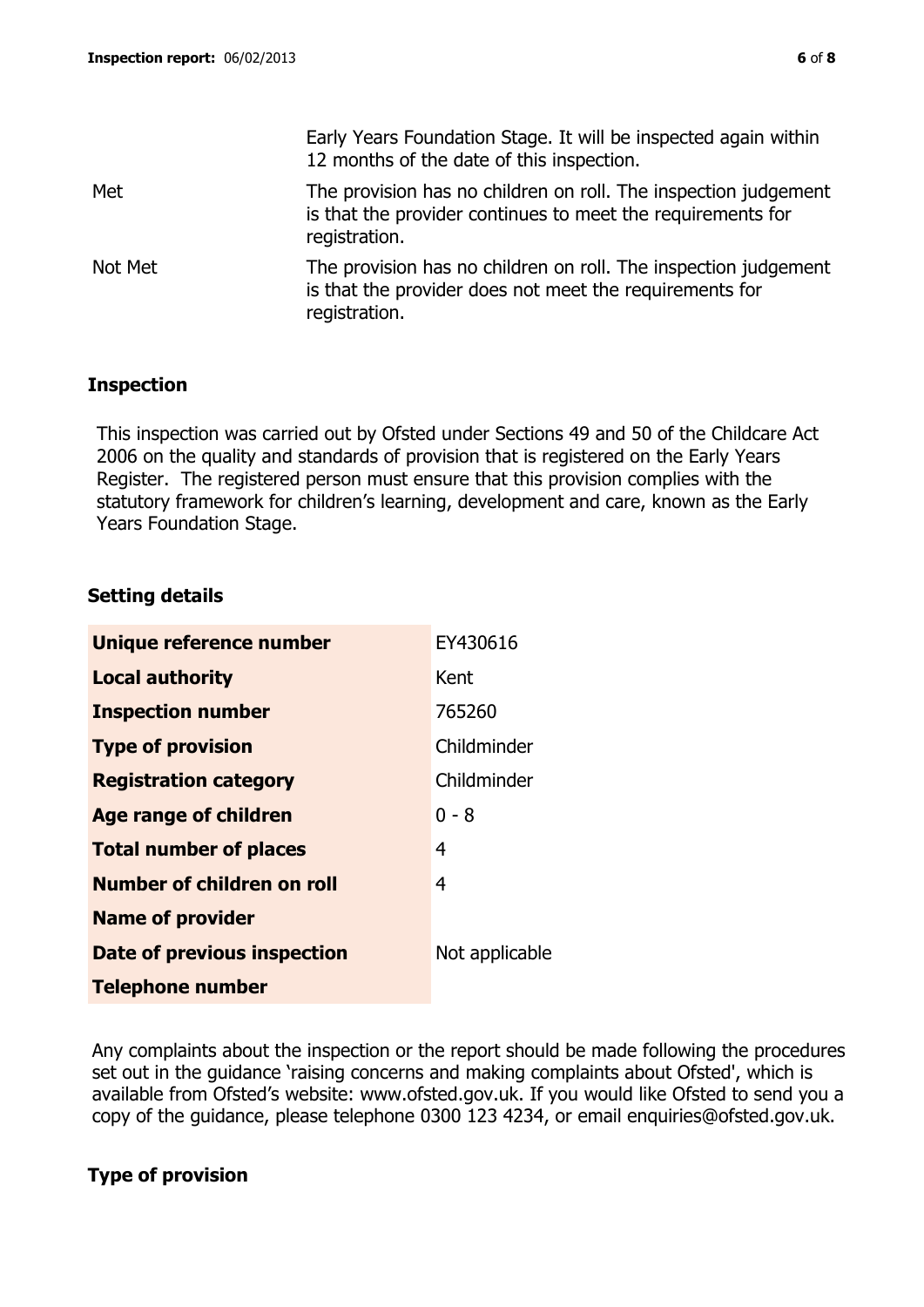For the purposes of this inspection the following definitions apply:

Full-time provision is that which operates for more than three hours. These are usually known as nurseries, nursery schools and pre-schools and must deliver the Early Years Foundation Stage. They are registered on the Early Years Register and pay the higher fee for registration.

Sessional provision operates for more than two hours but does not exceed three hours in any one day. These are usually known as pre-schools, kindergartens or nursery schools and must deliver the Early Years Foundation Stage. They are registered on the Early Years Register and pay the lower fee for registration.

Childminders care for one or more children where individual children attend for a period of more than two hours in any one day. They operate from domestic premises that are usually their own home. They are registered on the Early Years Register and must deliver the Early Years Foundation Stage.

Out of school provision may be sessional or full-time provision and is delivered before or after school and/or in the summer holidays. They are registered on the Early Years Register and must deliver the Early Years Foundation Stage. Where children receive their Early Years Foundation Stage in school these providers do not have to deliver the learning and development requirements in full but should complement the experiences children receive in school.